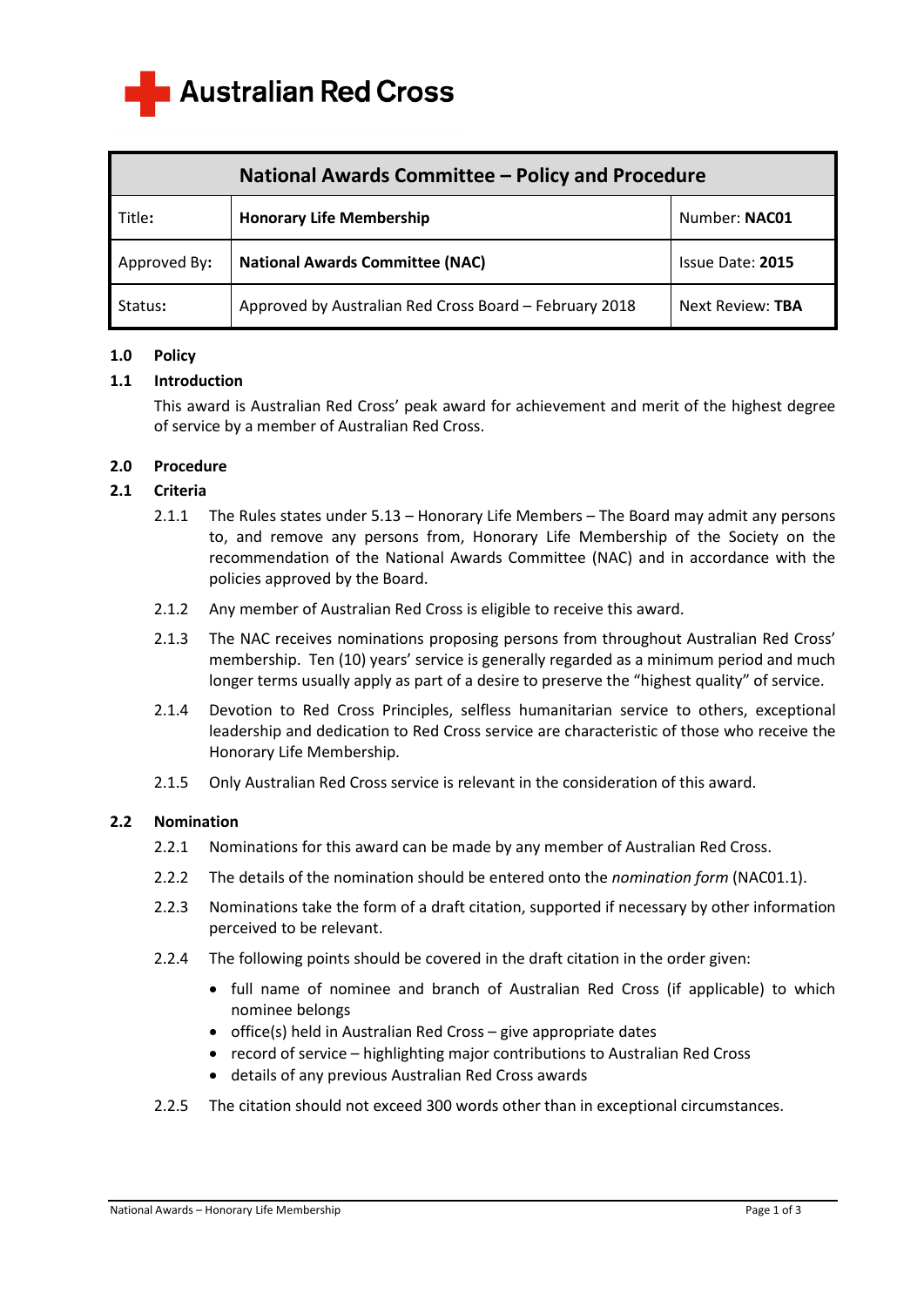

### **2.3 Submission and Endorsement**

- 2.3.1 The completed *nomination form* (NAC01.1) must be submitted to the Chair of the relevant Awards Committee in the State or Territory or in the case of a National nominee to the Chair of the National Awards Committee.
- 2.3.2 Nominations (other than National nominations) must be endorsed by the relevant Divisional Awards Committee, and signed by the Divisional Chair, prior to being submitted to the NAC for approval.
- 2.3.3 If the nomination is unsuccessful in achieving Divisional endorsement, the Chair of the Divisional Awards Committee (or Chair of the Division if he/she so chooses) will advise the nominator informing the reason.
- 2.3.4 In the case of unsuccessful National nominations, the Chair of the National Awards Committee (or the President of Australian Red Cross if he/she so chooses) will advise the nominator informing the reason.
- 2.3.5 **COMPLETED AND ENDORSED** nomination forms, marked *'CONFIDENTIAL AWARDS'*, must be submitted to National Awards Committee Secretary, Australian Red Cross.

# **2.4 Approval**

- 2.4.1 On receipt of an endorsed nomination, the NAC Secretary will submit the nomination to the NAC for consideration.
- 2.4.2 Following consideration, the nomination will be successful if it has been approved by a majority of NAC members.
- 2.4.3 If the nomination is unsuccessful, the nomination will be returned to the submitting Division with appropriate notation.
- 2.4.4 The nomination will only be considered by the NAC on three (3) occasions after which the nomination will be considered as unsupportable.
- 2.4.5 The Chair of the National Awards Committee will notify the appropriate Divisional Chair (or in the case of a National Nomination, the President of Australian Red Cross) of successful nominations.
- 2.4.6 The President of Australian Red Cross will inform the successful nominee in writing.
- 2.4.7 A list of the total number of approved National awards will be submitted and be included in the Annual Report.

# **2.5 Presentation**

- 2.5.1 The NAC Secretary will arrange suitable inscription of the award medal and the signature of the President of Australian Red Cross upon the official citation within three weeks of the nomination having been approved.
- 2.5.2 The engraved medal, signed citation and lapel badge, as appropriate, will be forwarded to the Division for presentation or where appropriate to the President of Australian Red Cross for presentation.
- 2.5.3 A national *Register of Recipients* will be maintained by the NAC Secretary.